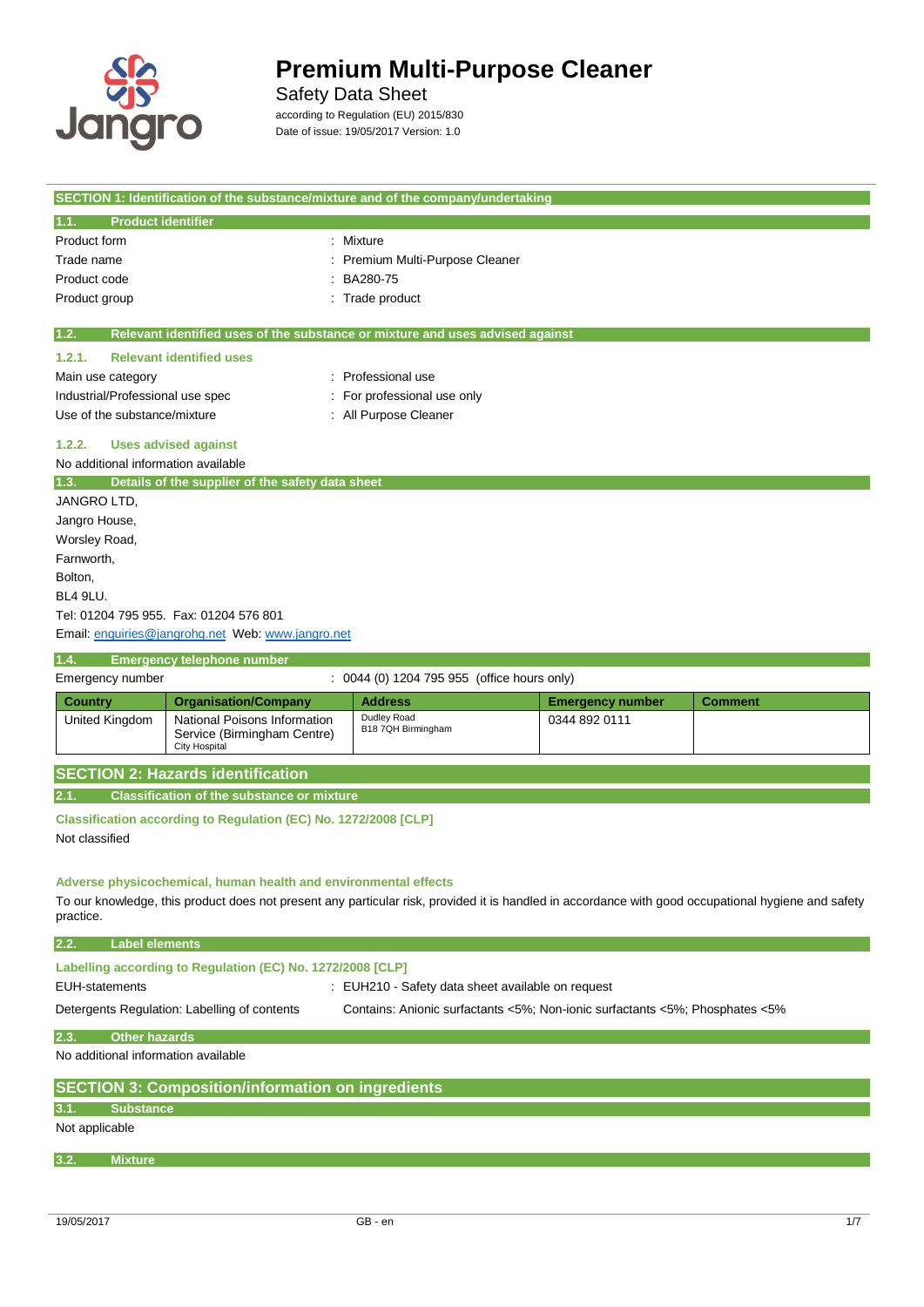## Safety Data Sheet

according to Regulation (EU) 2015/830

| <b>Name</b>                                           | <b>Product identifier</b>                                                                            | $\frac{9}{6}$ | <b>Classification according to</b><br><b>Regulation (EC) No.</b><br>1272/2008 [CLP] |
|-------------------------------------------------------|------------------------------------------------------------------------------------------------------|---------------|-------------------------------------------------------------------------------------|
| 3-butoxypropan-2-ol, propylene glycol monobutyl ether | (CAS No) 5131-66-8<br>(EC no) 225-878-4<br>(EC index no) 603-052-00-8<br>(REACH-no) 01-2119475527-28 | $-3$          | Eye Irrit. 2, H319                                                                  |
| propan-2-ol, isopropyl alcohol, isopropanol           | (CAS No) 67-63-0<br>(EC no) 200-661-7<br>(EC index no) 603-117-00-0<br>(REACH-no) 01-2119457558-25   | $1 - 3$       | Flam. Lig. 2, H225<br>Eye Irrit. 2, H319<br>STOT SE 3, H336                         |

Full text of H-statements: see section 16

| <b>SECTION 4: First aid measures</b>                                        |                                                                                                                                                              |
|-----------------------------------------------------------------------------|--------------------------------------------------------------------------------------------------------------------------------------------------------------|
|                                                                             |                                                                                                                                                              |
| <b>Description of first aid measures</b><br>4.1.                            |                                                                                                                                                              |
| First aid measures general                                                  | If you feel unwell, seek medical advice (show the label where possible)                                                                                      |
| First-aid measures after inhalation                                         | Remove person to fresh air and keep comfortable for breathing.                                                                                               |
| First-aid measures after skin contact                                       | Wash skin with plenty of water.                                                                                                                              |
| First-aid measures after eye contact                                        | Rinse eyes with water as a precaution.                                                                                                                       |
| First aid advice Ingestion                                                  | Do not give anything by mouth to an unconscious person. Wash mouth out with water, then<br>drink pleanty of water. Do NOT induce vomiting.                   |
| 4.2.<br>Most important symptoms and effects, both acute and delayed         |                                                                                                                                                              |
| No additional information available                                         |                                                                                                                                                              |
| 4.3.                                                                        | Indication of any immediate medical attention and special treatment needed                                                                                   |
| Treat symptomatically.                                                      |                                                                                                                                                              |
| <b>SECTION 5: Firefighting measures</b>                                     |                                                                                                                                                              |
| <b>Extinguishing media</b><br>5.1.                                          |                                                                                                                                                              |
| Suitable extinguishing media                                                | : The product is not flammable. Use extinguishing agent suitable for surrounding fire. Water<br>spray. Dry powder. Foam. Carbon dioxide.                     |
| 5.2.<br>Special hazards arising from the substance or mixture               |                                                                                                                                                              |
| Hazardous decomposition products in case of<br>fire                         | : Toxic fumes may be released.                                                                                                                               |
| 5.3.<br><b>Advice for firefighters</b>                                      |                                                                                                                                                              |
| Protection during firefighting                                              | Do not attempt to take action without suitable protective equipment. Self-contained breathing<br>apparatus. Complete protective clothing.                    |
| <b>SECTION 6: Accidental release measures</b>                               |                                                                                                                                                              |
| Personal precautions, protective equipment and emergency procedures<br>6.1. |                                                                                                                                                              |
| 6.1.1.<br>For non-emergency personnel                                       |                                                                                                                                                              |
| Emergency procedures                                                        | : Ventilate spillage area.                                                                                                                                   |
|                                                                             |                                                                                                                                                              |
| 6.1.2.<br>For emergency responders                                          |                                                                                                                                                              |
| Protective equipment                                                        | Do not attempt to take action without suitable protective equipment. For further information<br>refer to section 8: "Exposure controls/personal protection". |
| 6.2.<br><b>Environmental precautions</b>                                    |                                                                                                                                                              |
| Avoid release to the environment.                                           |                                                                                                                                                              |
| Methods and material for containment and cleaning up<br>6.3.                |                                                                                                                                                              |
| Methods for cleaning up                                                     | : Take up liquid spill into absorbent material.                                                                                                              |
| Other information                                                           | : Dispose of materials or solid residues at an authorized site.                                                                                              |
| 6.4.<br><b>Reference to other sections</b>                                  |                                                                                                                                                              |
| For further information refer to section 13.                                |                                                                                                                                                              |
| <b>SECTION 7: Handling and storage</b>                                      |                                                                                                                                                              |
| <b>Precautions for safe handling</b><br>7.1.                                |                                                                                                                                                              |
| Precautions for safe handling                                               | : Ensure good ventilation of the work station. Wear personal protective equipment.                                                                           |
| Hygiene measures                                                            | Do not eat, drink or smoke when using this product. Always wash hands after handling the<br>product.                                                         |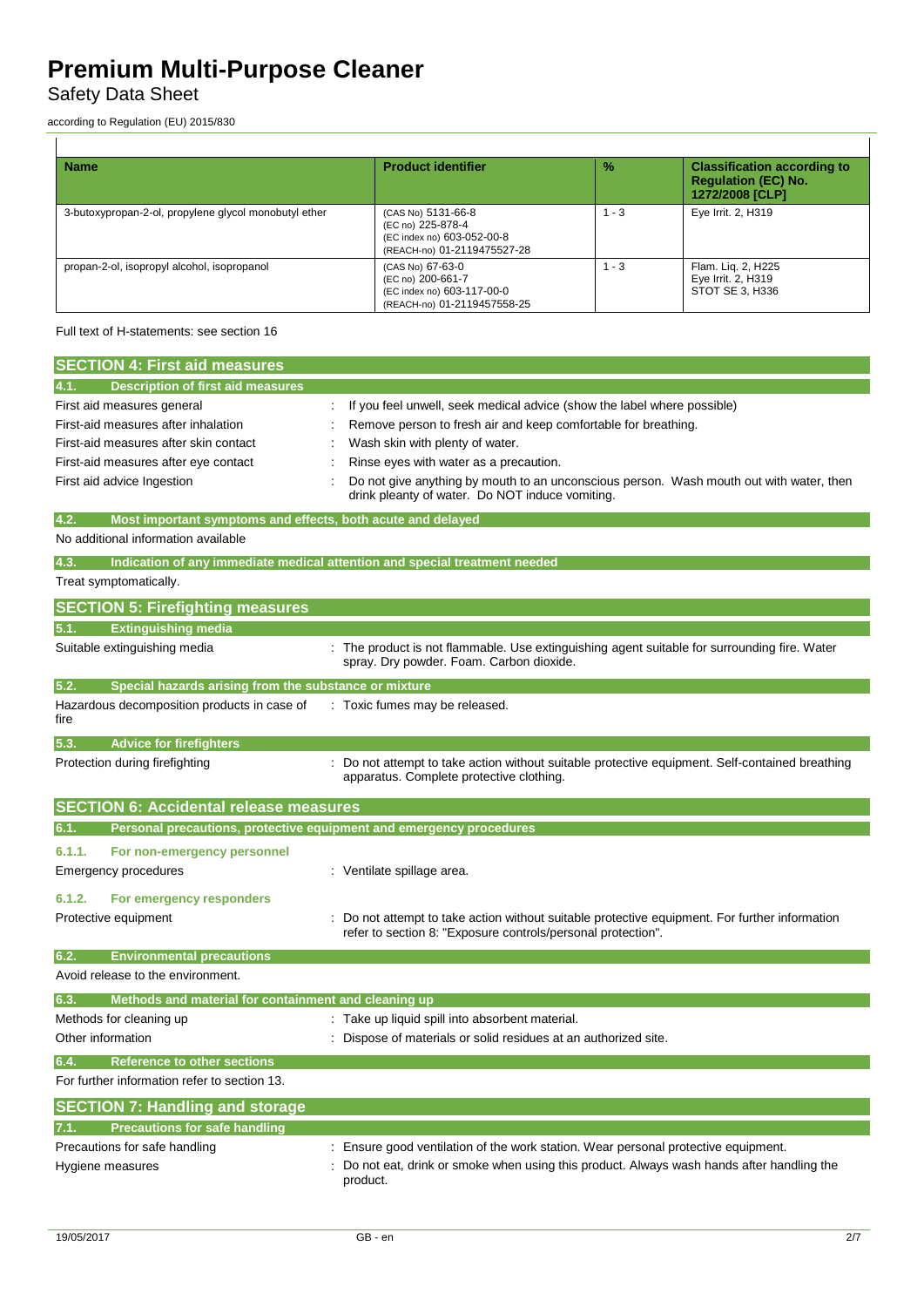Safety Data Sheet

according to Regulation (EU) 2015/830

**7.2. Conditions for safe storage, including any incompatibilities**

Storage conditions **Storage conditions** : Store in a well-ventilated place. Keep cool.

## **7.3. Specific end use(s)** No additional information available

## **SECTION 8: Exposure controls/personal protection**

| <b>Control parameters</b><br>8.1.                                 |                               |                        |
|-------------------------------------------------------------------|-------------------------------|------------------------|
| propan-2-ol, isopropyl alcohol, isopropanol (67-63-0)             |                               |                        |
| United Kingdom                                                    | Local name                    | Propan-2-ol            |
| United Kingdom                                                    | WEL TWA (mg/m <sup>3</sup> )  | 999 mg/m $3$           |
| <b>United Kingdom</b>                                             | WEL TWA (ppm)                 | $400$ ppm              |
| <b>United Kingdom</b>                                             | WEL STEL (mg/m <sup>3</sup> ) | 1250 mg/m <sup>3</sup> |
| United Kingdom                                                    | WEL STEL (ppm)                | 500 ppm                |
| 3-butoxypropan-2-ol, propylene glycol monobutyl ether (5131-66-8) |                               |                        |
| EU                                                                | IOELV TWA (ppm)               | 10 ppm                 |

## **8.2. Exposure controls**

### **Appropriate engineering controls:**

Ensure good ventilation of the work station.

#### **Hand protection:**

Protective gloves

### **Eye protection:**

Safety glasses

### **Skin and body protection:**

Wear suitable protective clothing

#### **Respiratory protection:**

In case of insufficient ventilation, wear suitable respiratory equipment

### **Environmental exposure controls:**

Avoid release to the environment.

| <b>SECTION 9: Physical and chemical properties</b><br>Information on basic physical and chemical properties<br>9.1. |                                        |     |
|---------------------------------------------------------------------------------------------------------------------|----------------------------------------|-----|
|                                                                                                                     |                                        |     |
| Colour                                                                                                              | Purple haze                            |     |
| Odour                                                                                                               | characteristic.                        |     |
| Odour threshold                                                                                                     | No data available                      |     |
| рH                                                                                                                  | $: 10 - 11.4$                          |     |
| Relative evaporation rate (butyl acetate=1)                                                                         | : No data available                    |     |
| Melting point                                                                                                       | : Not applicable                       |     |
| Freezing point                                                                                                      | : $< 0$ °C                             |     |
| Boiling point                                                                                                       | $:$ > 100 °C                           |     |
| Flash point                                                                                                         | No data available                      |     |
| Auto-ignition temperature                                                                                           | No data available                      |     |
| Decomposition temperature                                                                                           | No data available                      |     |
| Flammability (solid, gas)                                                                                           | Not applicable                         |     |
| Vapour pressure                                                                                                     | No data available                      |     |
| Relative vapour density at 20 °C                                                                                    | No data available                      |     |
| Relative density                                                                                                    | No data available                      |     |
| Density                                                                                                             | $\approx$ 1.007 g/ml                   |     |
| Solubility                                                                                                          | Miscible with water. Soluble in water. |     |
| Log Pow                                                                                                             | No data available                      |     |
| Viscosity, kinematic                                                                                                | No data available                      |     |
| Viscosity, dynamic                                                                                                  | No data available                      |     |
| 19/05/2017                                                                                                          | GB - en                                | 3/7 |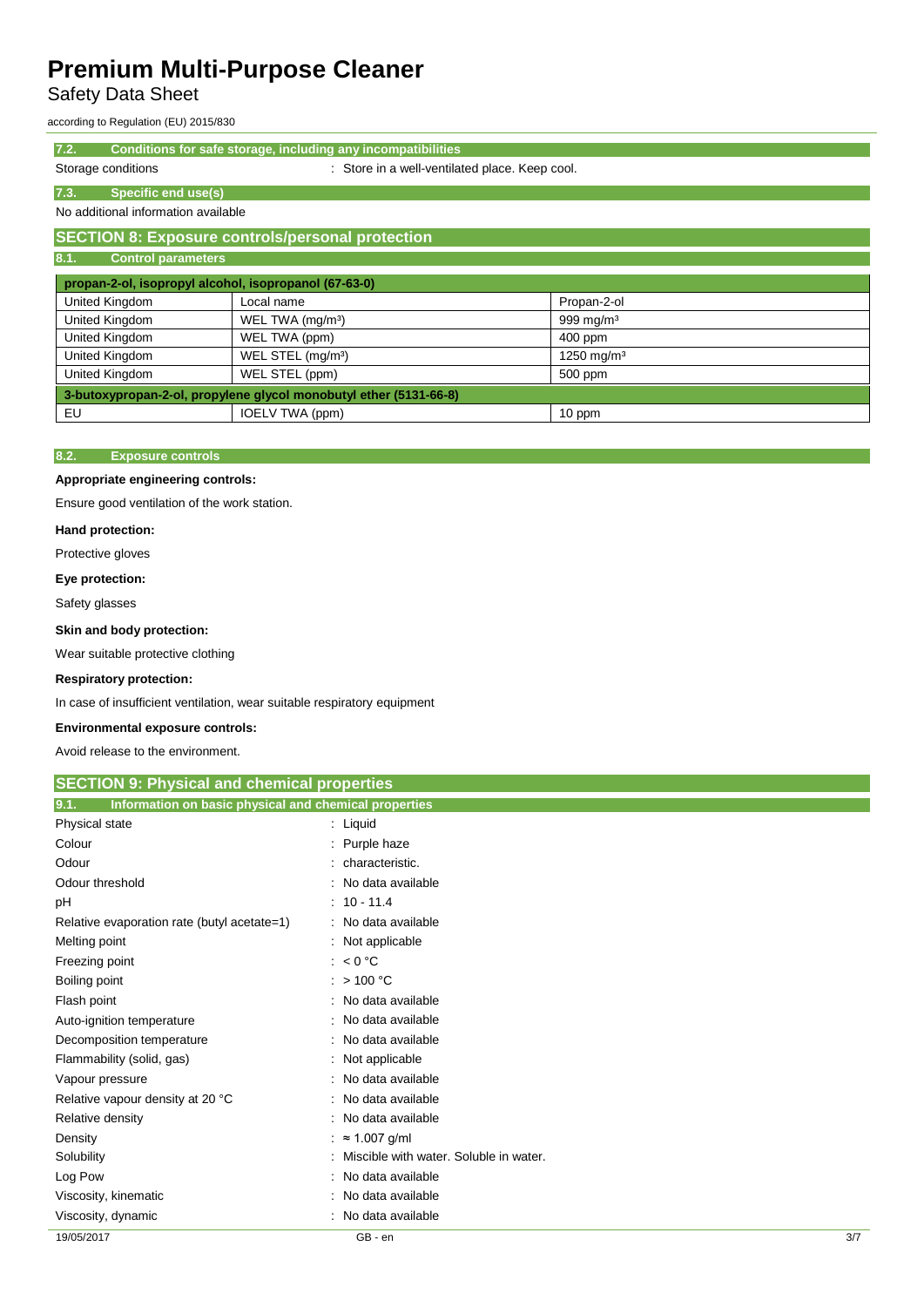## Safety Data Sheet

| according to Regulation (EU) 2015/830                                              |                                  |
|------------------------------------------------------------------------------------|----------------------------------|
| <b>Explosive properties</b>                                                        | : Product is not explosive.      |
| Oxidising properties                                                               | Oxidising solids Not applicable. |
| <b>Explosive limits</b>                                                            | No data available                |
| <b>Other information</b><br>9.2.                                                   |                                  |
| No additional information available                                                |                                  |
| <b>SECTION 10: Stability and reactivity</b>                                        |                                  |
| 10.1.<br><b>Reactivity</b>                                                         |                                  |
| The product is non-reactive under normal conditions of use, storage and transport. |                                  |
| <b>Chemical stability</b><br>10.2.                                                 |                                  |
| Stable under normal conditions.                                                    |                                  |
| 10.3.<br><b>Possibility of hazardous reactions</b>                                 |                                  |
| No dangerous reactions known under normal conditions of use.                       |                                  |
| 10.4.<br><b>Conditions to avoid</b>                                                |                                  |
| None under recommended storage and handling conditions (see section 7).            |                                  |
| <b>Incompatible materials</b><br>10.5.                                             |                                  |
| No additional information available                                                |                                  |
| 10.6.<br><b>Hazardous decomposition products</b>                                   |                                  |
| No additional information available                                                |                                  |
|                                                                                    |                                  |
| <b>SECTION 11: Toxicological information</b>                                       |                                  |
| Information on toxicological effects<br>11.1.<br>Acute toxicity                    | : Not classified                 |
| propan-2-ol, isopropyl alcohol, isopropanol (67-63-0)                              |                                  |
| LD50 oral rat                                                                      | 5840 mg/kg                       |
| LD50 oral                                                                          | 4396 mg/kg bodyweight            |
| LD50 dermal rat                                                                    | 13900 mg/kg                      |
| LD50 dermal rabbit                                                                 | 12870 mg/kg                      |
| LD50 dermal                                                                        | 12800 mg/kg bodyweight           |
| LC50 inhalation rat (Dust/Mist - mg/l/4h)                                          | 46600 mg/l/4h                    |
| LC50 inhalation rat (Vapours - mg/l/4h)                                            | 72.6 mg/l/4h                     |
| 3-butoxypropan-2-ol, propylene glycol monobutyl ether (5131-66-8)                  |                                  |
| LD50 oral rat                                                                      | 3300 mg/kg                       |
| LD50 dermal rat                                                                    | > 2000                           |
| LC50 inhalation rat (Vapours - mg/l/4h)                                            |                                  |
|                                                                                    | $> 3.5$ mg/l/4h                  |
| Skin corrosion/irritation                                                          | Not classified                   |
|                                                                                    | pH: 10 - 11.4                    |
| Serious eye damage/irritation                                                      | Not classified                   |
|                                                                                    | pH: 10 - 11.4                    |
| Respiratory or skin sensitisation                                                  | Not classified                   |
| Germ cell mutagenicity                                                             | Not classified                   |
| Carcinogenicity                                                                    | Not classified                   |
| Reproductive toxicity                                                              | Not classified                   |

| Specific target organ toxicity (single exposure)      | : Not classified |
|-------------------------------------------------------|------------------|
| Specific target organ toxicity (repeated<br>exposure) | : Not classified |
| Aspiration hazard                                     | : Not classified |

|       | <b>SECTION 12: Ecological information</b>             |                                                                                                                            |
|-------|-------------------------------------------------------|----------------------------------------------------------------------------------------------------------------------------|
| 12.1. | <b>Toxicity</b>                                       |                                                                                                                            |
|       | Ecology - general                                     | : The product is not considered harmful to aquatic organisms nor to cause long-term adverse<br>effects in the environment. |
|       | propan-2-ol, isopropyl alcohol, isopropanol (67-63-0) |                                                                                                                            |
| .     |                                                       | ----                                                                                                                       |

| LC50 fish 1 | 9640 ma/l  |     |
|-------------|------------|-----|
| LC50 fish 2 | 11130 mg/l |     |
| 19/05/2017  | GB - en    | 4/7 |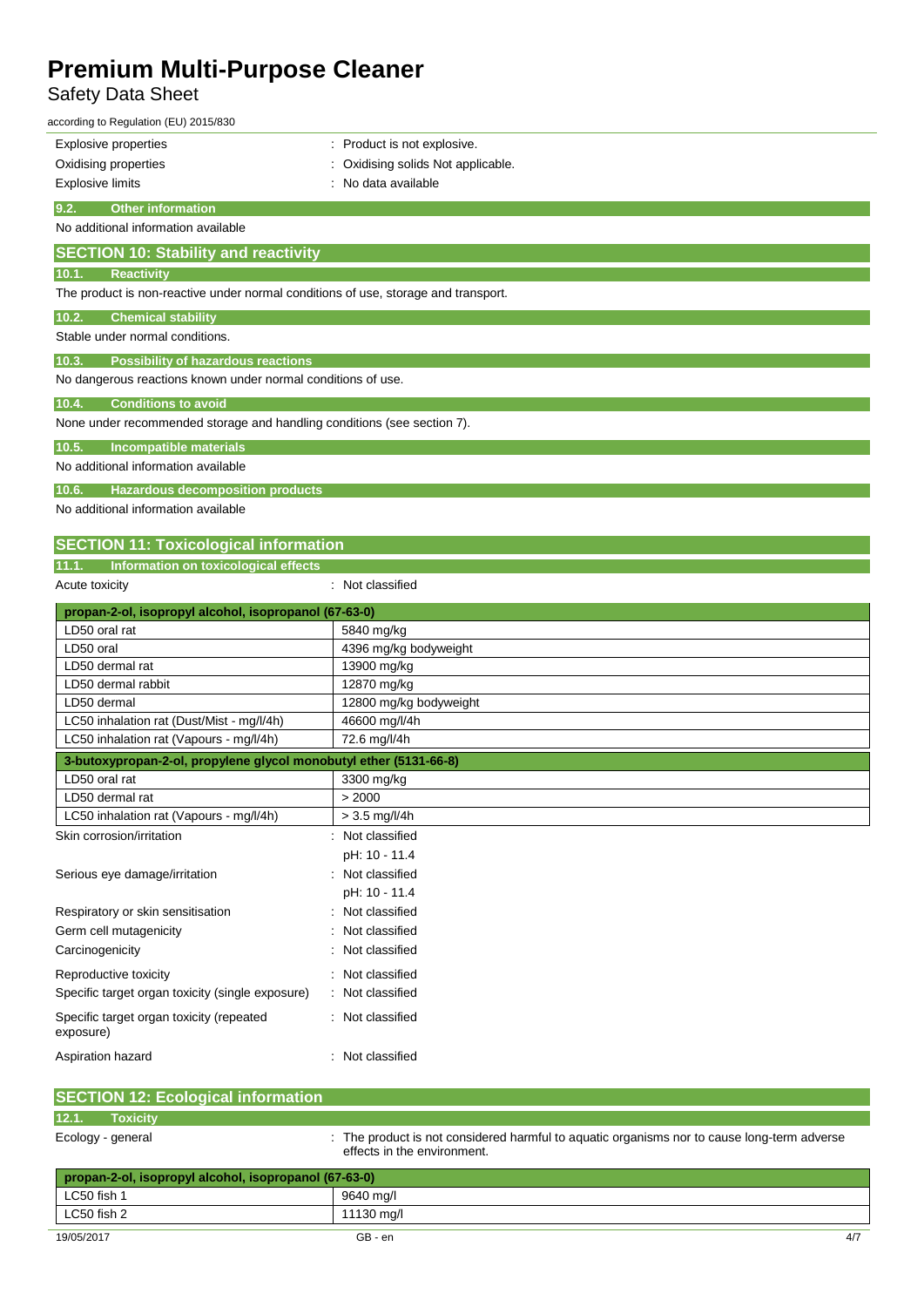## Safety Data Sheet

according to Regulation (EU) 2015/830

| propan-2-ol, isopropyl alcohol, isopropanol (67-63-0)             |                                                                                                                                                                                                                                                                                                                                                                                                  |
|-------------------------------------------------------------------|--------------------------------------------------------------------------------------------------------------------------------------------------------------------------------------------------------------------------------------------------------------------------------------------------------------------------------------------------------------------------------------------------|
| EC50 other aquatic organisms 1                                    | 13299 mg/l EC50 waterflea (48 h)                                                                                                                                                                                                                                                                                                                                                                 |
| EC50 other aquatic organisms 2                                    | > 1000 mg/l IC50 algea (72 h) mg/l                                                                                                                                                                                                                                                                                                                                                               |
| 3-butoxypropan-2-ol, propylene glycol monobutyl ether (5131-66-8) |                                                                                                                                                                                                                                                                                                                                                                                                  |
| LC50 fish 1                                                       | $> 560$ mg/l                                                                                                                                                                                                                                                                                                                                                                                     |
| EC50 Daphnia 1                                                    | > 1000 mg/l                                                                                                                                                                                                                                                                                                                                                                                      |
|                                                                   |                                                                                                                                                                                                                                                                                                                                                                                                  |
| 12.2.<br><b>Persistence and degradability</b>                     |                                                                                                                                                                                                                                                                                                                                                                                                  |
| <b>XOLACLEAN UNIVERSAL CLEANER READY TO USE</b>                   |                                                                                                                                                                                                                                                                                                                                                                                                  |
| Persistence and degradability                                     | The surfactant(s) contained in this preparation complies(comply) with the biodegradability<br>criteria as laid down in Regulation (EC) No. 648/2004 on detergents. Data to support this<br>assertion are held at the disposal of the competent authorities of the Member States and will<br>be made available to them, at their direct request or at the request of a detergent<br>manufacturer. |
| <b>Bioaccumulative potential</b><br>12.3.                         |                                                                                                                                                                                                                                                                                                                                                                                                  |
| propan-2-ol, isopropyl alcohol, isopropanol (67-63-0)             |                                                                                                                                                                                                                                                                                                                                                                                                  |
| Log Pow                                                           | 0.05                                                                                                                                                                                                                                                                                                                                                                                             |
| <b>Mobility in soil</b><br>12.4.                                  |                                                                                                                                                                                                                                                                                                                                                                                                  |
| No additional information available                               |                                                                                                                                                                                                                                                                                                                                                                                                  |
|                                                                   |                                                                                                                                                                                                                                                                                                                                                                                                  |
| $\overline{12.5}$ .<br><b>Results of PBT and vPvB assessment</b>  |                                                                                                                                                                                                                                                                                                                                                                                                  |
| <b>XOLACLEAN UNIVERSAL CLEANER READY TO USE</b>                   |                                                                                                                                                                                                                                                                                                                                                                                                  |
| Results of PBT assessment                                         | The product does not meet the PBT and vPvB classification criteria                                                                                                                                                                                                                                                                                                                               |
| 12.6.<br><b>Other adverse effects</b>                             |                                                                                                                                                                                                                                                                                                                                                                                                  |
| No additional information available                               |                                                                                                                                                                                                                                                                                                                                                                                                  |
| <b>SECTION 13: Disposal considerations</b>                        |                                                                                                                                                                                                                                                                                                                                                                                                  |
| <b>Waste treatment methods</b><br>13.1.                           |                                                                                                                                                                                                                                                                                                                                                                                                  |
| No additional information available                               |                                                                                                                                                                                                                                                                                                                                                                                                  |
| <b>SECTION 14: Transport information</b>                          |                                                                                                                                                                                                                                                                                                                                                                                                  |
| In accordance with ADR / RID / IMDG / IATA / ADN                  |                                                                                                                                                                                                                                                                                                                                                                                                  |
|                                                                   |                                                                                                                                                                                                                                                                                                                                                                                                  |
| <b>UN number</b><br>14.1.                                         |                                                                                                                                                                                                                                                                                                                                                                                                  |
| UN-No. (ADR)                                                      | : Not applicable                                                                                                                                                                                                                                                                                                                                                                                 |
| UN-No. (IMDG)                                                     | Not applicable                                                                                                                                                                                                                                                                                                                                                                                   |
| UN-No. (IATA)<br>UN-No. (ADN)                                     | Not applicable                                                                                                                                                                                                                                                                                                                                                                                   |
| UN-No. (RID)                                                      | Not applicable<br>Not applicable                                                                                                                                                                                                                                                                                                                                                                 |
|                                                                   |                                                                                                                                                                                                                                                                                                                                                                                                  |
| <b>UN proper shipping name</b><br>14.2.                           |                                                                                                                                                                                                                                                                                                                                                                                                  |
| Proper Shipping Name (ADR)                                        | : Not applicable                                                                                                                                                                                                                                                                                                                                                                                 |
| Proper Shipping Name (IMDG)                                       | Not applicable                                                                                                                                                                                                                                                                                                                                                                                   |
| Proper Shipping Name (IATA)<br>Proper Shipping Name (ADN)         | Not applicable<br>: Not applicable                                                                                                                                                                                                                                                                                                                                                               |
| Proper Shipping Name (RID)                                        | : Not applicable                                                                                                                                                                                                                                                                                                                                                                                 |
|                                                                   |                                                                                                                                                                                                                                                                                                                                                                                                  |
| <b>Transport hazard class(es)</b><br>14.3.<br><b>ADR</b>          |                                                                                                                                                                                                                                                                                                                                                                                                  |
|                                                                   |                                                                                                                                                                                                                                                                                                                                                                                                  |
| Transport hazard class(es) (ADR)                                  | : Not applicable                                                                                                                                                                                                                                                                                                                                                                                 |
| <b>IMDG</b>                                                       |                                                                                                                                                                                                                                                                                                                                                                                                  |
| Transport hazard class(es) (IMDG)                                 | : Not applicable                                                                                                                                                                                                                                                                                                                                                                                 |
|                                                                   |                                                                                                                                                                                                                                                                                                                                                                                                  |
| <b>IATA</b>                                                       |                                                                                                                                                                                                                                                                                                                                                                                                  |
| Transport hazard class(es) (IATA)                                 | : Not applicable                                                                                                                                                                                                                                                                                                                                                                                 |
|                                                                   |                                                                                                                                                                                                                                                                                                                                                                                                  |
| <b>ADN</b>                                                        |                                                                                                                                                                                                                                                                                                                                                                                                  |
| Transport hazard class(es) (ADN)                                  | : Not applicable                                                                                                                                                                                                                                                                                                                                                                                 |
|                                                                   |                                                                                                                                                                                                                                                                                                                                                                                                  |
| <b>RID</b>                                                        |                                                                                                                                                                                                                                                                                                                                                                                                  |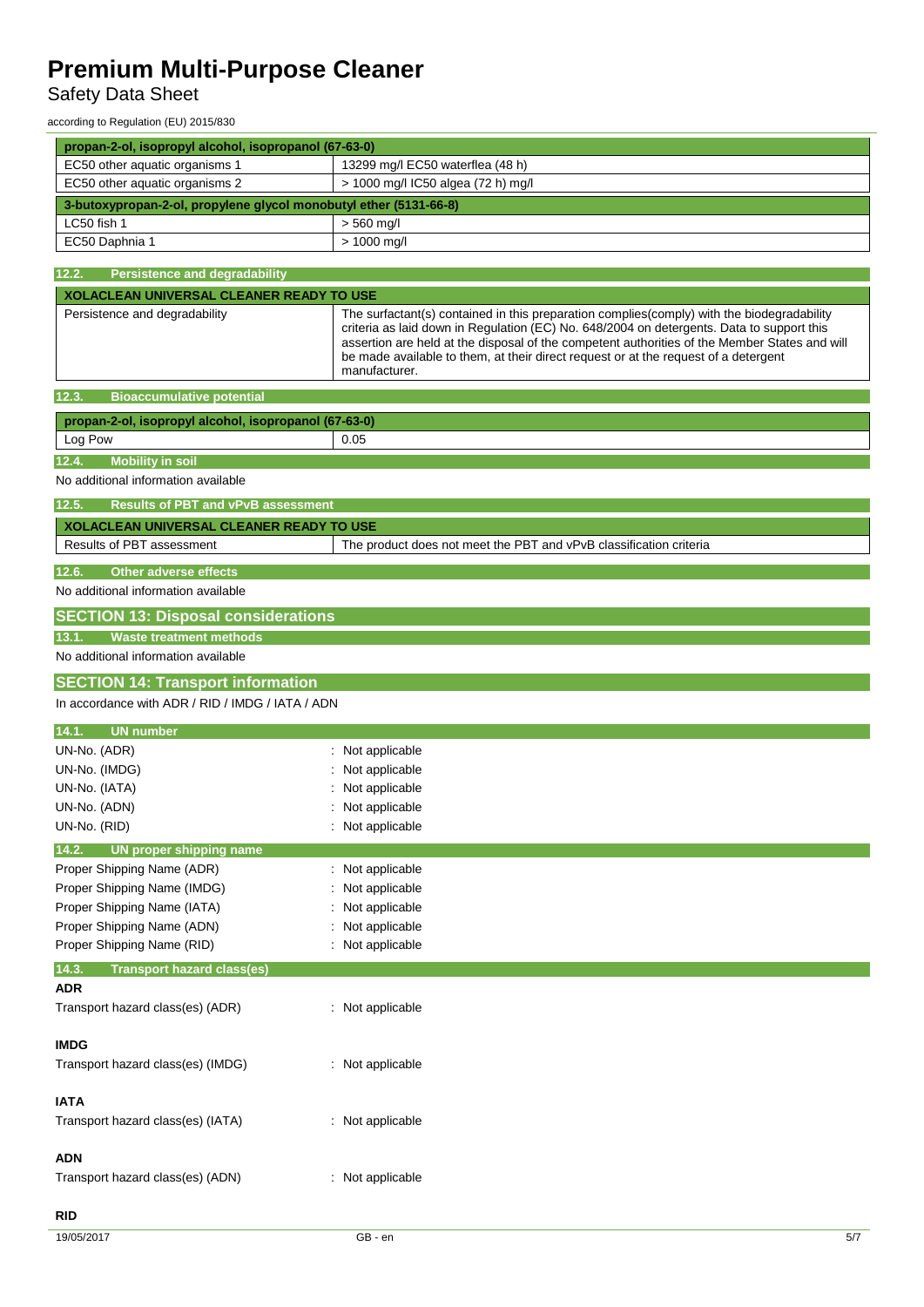## Safety Data Sheet

| according to Regulation (EU) 2015/830        |                                          |
|----------------------------------------------|------------------------------------------|
| Transport hazard class(es) (RID)             | : Not applicable                         |
| 14.4.<br><b>Packing group</b>                |                                          |
| Packing group (ADR)                          | : Not applicable                         |
| Packing group (IMDG)                         | : Not applicable                         |
| Packing group (IATA)                         | : Not applicable                         |
| Packing group (ADN)                          | : Not applicable                         |
| Packing group (RID)                          | : Not applicable                         |
| <b>Environmental hazards</b><br>14.5.        |                                          |
| Dangerous for the environment                | $\therefore$ No                          |
| Marine pollutant                             | $\therefore$ No                          |
| Other information                            | : No supplementary information available |
|                                              |                                          |
| 14.6.<br><b>Special precautions for user</b> |                                          |
| - Overland transport                         |                                          |
| Not applicable                               |                                          |
| - Transport by sea                           |                                          |
| Not applicable                               |                                          |

**- Air transport**

Not applicable

#### **- Inland waterway transport**

Not applicable

## **- Rail transport**

Not applicable

**14.7. Transport in bulk according to Annex II of MARPOL and the IBC Code**

Not applicable

**SECTION 15: Regulatory information**

**15.1. Safety, health and environmental regulations/legislation specific for the substance or mixture**

### **15.1.1. EU-Regulations**

Contains no REACH substances with Annex XVII restrictions Contains no substance on the REACH candidate list Contains no REACH Annex XIV substances

### **15.1.2. National regulations**

No additional information available

## **15.2. Chemical safety assessment**

No chemical safety assessment has been carried out

## **SECTION 16: Other information**

| Abbreviations and acronyms: |                                                                                                   |
|-----------------------------|---------------------------------------------------------------------------------------------------|
| <b>ADN</b>                  | European Agreement concerning the International Carriage of Dangerous Goods by Inland Waterways   |
| <b>ADR</b>                  | European Agreement concerning the International Carriage of Dangerous Goods by Road               |
| <b>ATE</b>                  | <b>Acute Toxicity Estimate</b>                                                                    |
| <b>CLP</b>                  | Classification Labelling Packaging Regulation; Regulation (EC) No 1272/2008                       |
| <b>EC50</b>                 | Median effective concentration                                                                    |
| <b>IATA</b>                 | International Air Transport Association                                                           |
| <b>IMDG</b>                 | International Maritime Dangerous Goods                                                            |
| <b>LC50</b>                 | Median lethal concentration                                                                       |
| LD50                        | Median lethal dose                                                                                |
| <b>PBT</b>                  | Persistent Bioaccumulative Toxic                                                                  |
| <b>REACH</b>                | Registration, Evaluation, Authorisation and Restriction of Chemicals Regulation (EC) No 1907/2006 |
| <b>RID</b>                  | Regulations concerning the International Carriage of Dangerous Goods by Rai                       |
| <b>SDS</b>                  | Safety Data Sheet                                                                                 |